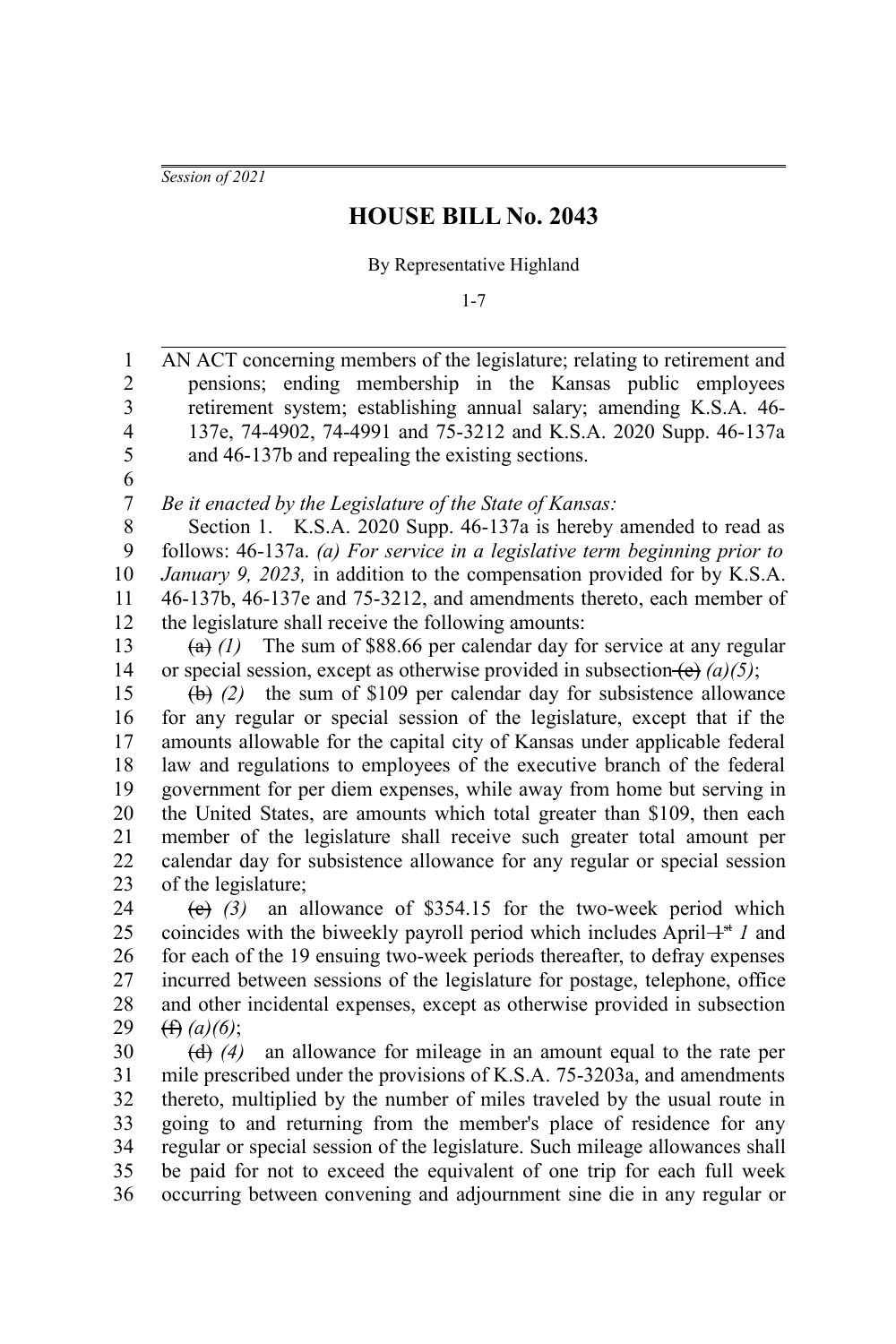special session. The mileage allowance provided under the provisions of this subsection shall not be subject to the restrictions relating to the use of vehicles prescribed by K.S.A. 75-3203 and 75-3203a, and amendments thereto, but shall only be allowed for trips actually made. Compensation and subsistence allowance shall not be allowed under the provisions of subsections (a) $(1)$  and (b) of this section  $(a)/2$ ) during any period in which the legislature is adjourned for more than two days, Sundays excepted; and 1 2 3 4 5 6 7

(e) *(5)* whenever the rates of compensation of the pay plan for persons in the classified service under the Kansas civil service act are increased for payroll periods chargeable to fiscal years commencing after June 30, 2009, the rate of compensation per calendar day for members of the legislature for service at any regular or special session of the legislature shall be increased on the effective date of any such pay plan increase by an amount computed by multiplying the average of the percentage increases in all steps of such pay plan by the rate of compensation per calendar day which is authorized by this section for service at any regular or special session of the legislature for the day upon which such increase is computed. 8 9 10 11 12 13 14 15 16 17 18

(f) *(6)* Whenever the rates of compensation of the pay plan for persons in the classified service under the Kansas civil service act are increased for payroll periods chargeable to fiscal years commencing after June 30, 2009, the allowance provided for each member of the legislature by subsection  $\left(\frac{e}{f}\right)(a)(3)$  to defray expenses incurred between sessions of the legislature for postage, telephone, office and other incidental expenses for each of the two-week periods specified by subsection  $(e)$  (a)(3) shall be increased on the effective date of any such pay plan increase by an amount computed by multiplying the average of the percentage increases in all steps of such pay plan by the allowance provided to defray such expenses for each such two-week period as provided by this section. 19 20 21 22 23 24 25 26 27 28 29

*(b) For service in a legislative term beginning on or after January 9, 2023, in addition to the compensation provided for by K.S.A. 46-137b, and amendments thereto, each member of the legislature shall receive as compensation the sum of \$35,000 per year during such member's term of office.* 30 31 32 33 34

Sec. 2. K.S.A. 2020 Supp. 46-137b is hereby amended to read as follows: 46-137b. (a) *For service in a legislative term beginning prior to January 9, 2023,* in addition to the compensation provided for by K.S.A. 46-137a and 75-3212, and amendments thereto, and any other statute, and except as otherwise provided by subsection (b): 35 36 37 38 39

(1) The president of the senate and the speaker of the house of representatives shall each receive an allowance at a biweekly pay rate of \$539.97 during their terms of office as speaker and president, which compensation shall be for additional services performed in connection 40 41 42 43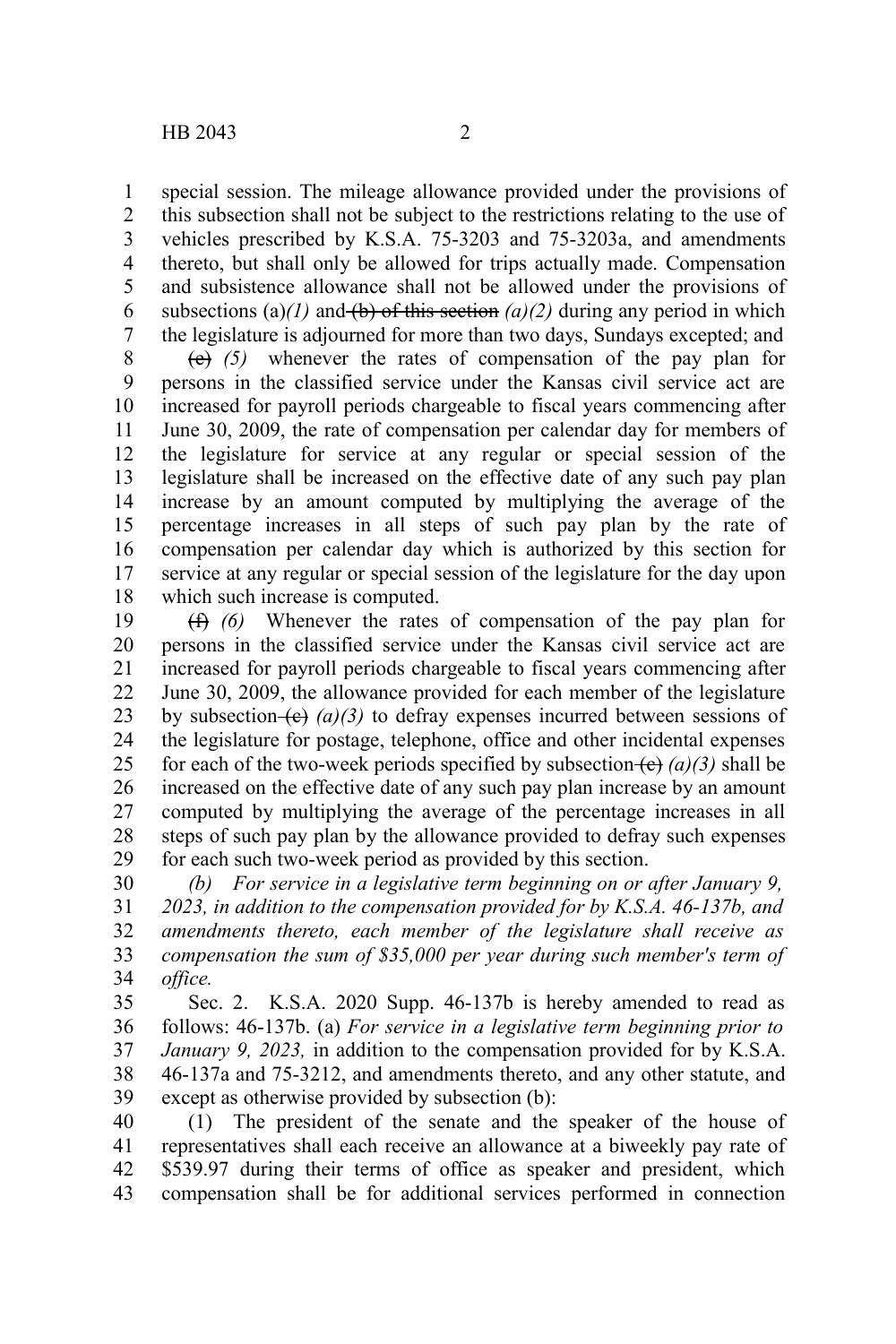with discharging the duties assigned to the respective positions; 1

(2) the speaker pro tem of the house of representatives, the vice president of the senate, the assistant majority leaders of the senate and house of representatives and the assistant minority leaders of the senate and house of representatives shall each receive an allowance at a biweekly pay rate of \$275.59 during their respective terms of office which compensation shall be for additional services performed in connection with discharging the duties assigned to the respective positions; 2 3 4 5 6 7 8

(3) the chairperson of the senate committee on ways and means and the chairperson of the house committee on appropriations shall each receive an allowance at a biweekly pay rate of \$434.23 during their respective terms of office, which compensation shall be for additional services performed in connection with discharging the duties assigned to the respective positions; and 9 10 11 12 13 14

(4) the majority and minority leaders of the senate and the house of representatives shall each receive an allowance at a biweekly pay rate of \$487.14 during their respective terms of office, which compensation shall be for additional services performed in connection with discharging the duties assigned to the respective positions. 15 16 17 18 19

(b) Whenever the rates of compensation of the pay plan for persons in the classified service under the Kansas civil service act are increased for payroll periods chargeable to fiscal years commencing after June 30, 2009, the biweekly pay rate of officers of the legislature specified in subsection (a) shall be increased on the effective date of any such pay plan increase by an amount computed by multiplying the average of the percentage increases in all steps of such pay plan by the biweekly pay rate of such officers which is being received as provided by law and which is in effect prior to the effective date of such pay plan increase. 20 21 22 23 24 25 26 27 28

*(c) For service in a legislative term beginning on or after January 9, 2023, in addition to the compensation provided for by K.S.A. 46-137a, and amendments thereto:* 29 30 31

*(1) The president of the senate and the speaker of the house of representatives shall each receive as compensation \$14,039 per year during their respective terms of office for additional services performed in connection with discharging the duties assigned to the respective positions;* 32 33 34 35 36

*(2) the speaker pro tem of the house of representatives, the vice president of the senate, the assistant majority leaders of the senate and house of representatives and the assistant minority leaders of the senate and house of representatives shall each receive as compensation \$7,165 per year during their respective terms of office for additional services performed in connection with discharging the duties assigned to the respective positions;* 37 38 39 40 41 42 43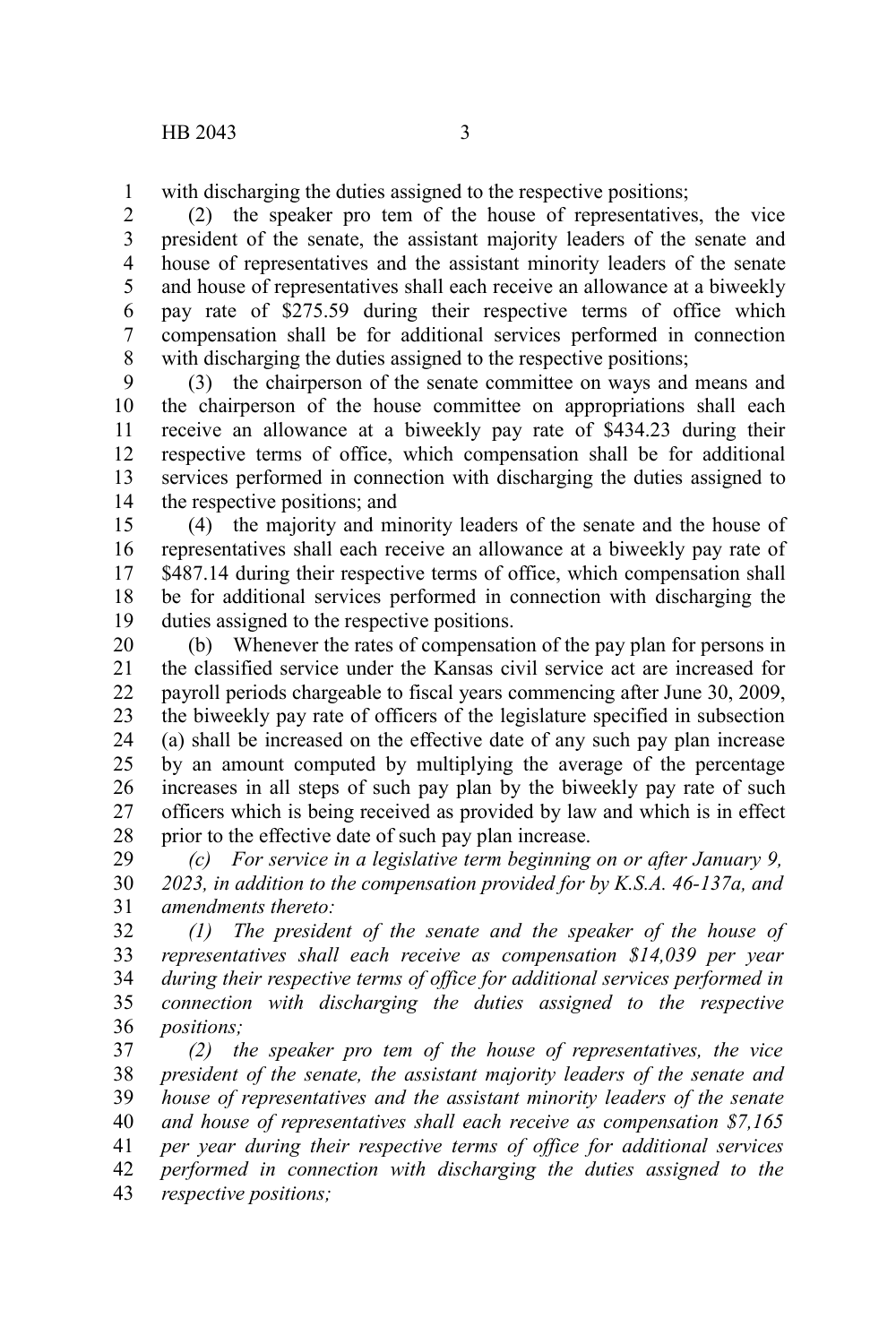*(3) the chairperson of the senate committee on ways and means and the chairperson of the house committee on appropriations shall each receive as compensation \$11,290 per year during their respective terms of office for additional services performed in connection with discharging the duties assigned to the respective positions; and* 1 2 3 4 5

*(4) the majority and minority leaders of the senate and the house of representatives shall each receive as compensation \$12,666 per year during their respective terms of office for additional services performed in connection with discharging the duties assigned to the respective positions.* 6 7 8 9 10

Sec. 3. K.S.A. 46-137e is hereby amended to read as follows: 46- 137e. (a) *For service in a legislative term beginning prior to January 9, 2023,* the officers specified in K.S.A. 46-137b and amendments thereto shall, in addition to all other compensation and expense allowances authorized by law, receive compensation at the rate specified in-elause  $(a)$ of K.S.A. 75-3212*(a)(1), and amendments thereto,* and subsistence allowances at the rates specified in-clauses  $(b)$  and  $(c)$  of K.S.A. 75- $3212(a)(2)$  and (3), and amendments thereto, for each day- $\leftrightarrow$ , or part thereof)*,* in the performance of the duties of their respective offices in Topeka and in addition thereto the mileage allowance specified in-elause (d) of said K.S.A. 75-3212*(a)(4), and amendments thereto*. 11 12 13 14 15 16 17 18 19 20 21

(b) When authorized by the legislative coordinating council to attend to any legislative business in Topeka when the legislature is not in session, members of the legislature not specified in subsection (a) of this section shall, in addition to all other compensation and expenses authorized by law, receive compensation, subsistence and mileage allowances in the amounts specified in K.S.A. 75-3212*, and amendments thereto*. 22 23 24 25 26 27

(c) No compensation or subsistence or mileage allowances shall be paid under this section for any day that a member is entitled to receive compensation under K.S.A. 46-137a or K.S.A. 75-3212*, and amendments thereto.* 28 29 30 31

*(d) For service in a legislative term beginning on or after January 9, 2023, no member of the legislature shall receive any compensation pursuant to the provisions of this section*. 32 33 34

Sec. 4. K.S.A. 74-4902 is hereby amended to read as follows: 74- 4902. As used in articles 49 and 49a of chapter 74 of the Kansas Statutes Annotated, and amendments thereto, unless otherwise provided or the context otherwise requires: 35 36 37 38

(1) "Accumulated contributions" means the sum of all contributions by a member to the system which are credited to the member's account, with interest allowed thereon; 39 40 41

(2) "acts" means the provisions of articles 49 and 49a of the Kansas Statutes Annotated, and amendments thereto; 42 43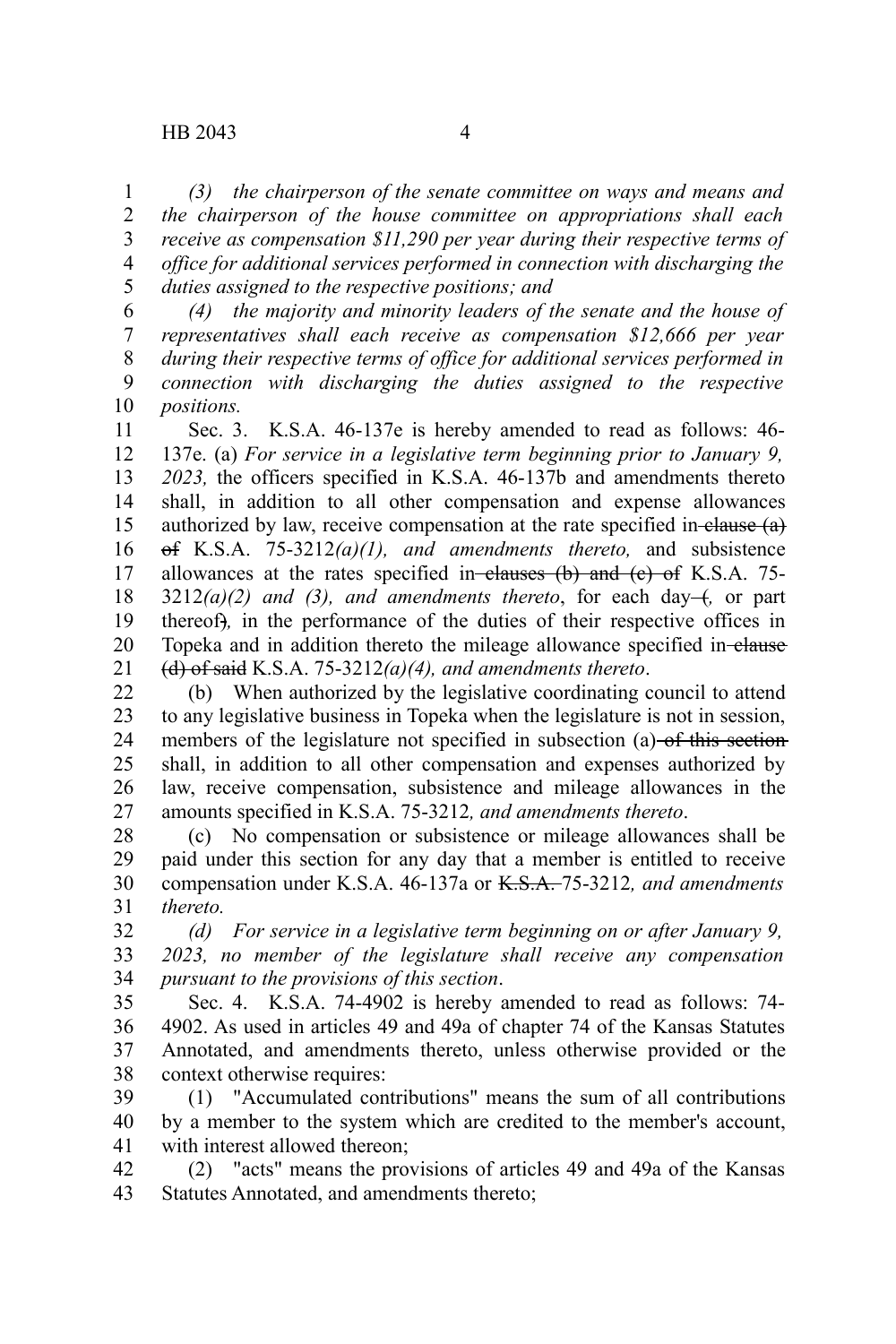(3) "actuarial equivalent" means an annuity or benefit of equal value to the accumulated contributions, annuity or benefit, when computed upon the basis of the actuarial tables in use by the system. Whenever the amount of any benefit is to be determined on the basis of actuarial assumptions, the assumptions shall be specified in a way that precludes employer discretion; 1 2 3 4 5 6

(4) "actuarial tables" means the actuarial tables approved and in use by the board at any given time; 7 8

(5) "actuary" means the actuary or firm of actuaries employed or retained by the board at any given time; 9 10

(6) "agent" means the individual designated by each participating employer through whom system transactions and communication are directed; 11 12 13

(7) "beneficiary" means, subject to the provisions of K.S.A. 74-4927, and amendments thereto, any natural person or persons, estate or trust, or any combination thereof, named by a member to receive any benefits as provided for by this act. Designations of beneficiaries by a member who is a member of more than one retirement system made on or after July 1, 1987, shall be the basis of any benefits payable under all systems unless otherwise provided by law. Except as otherwise provided by subsection (33) of this section *(32)*, if there is no named beneficiary living at the time of the member's death, any benefits provided for by this act shall be paid to: (A) The member's surviving spouse; (B) the member's dependent child or children; (C) the member's dependent parent or parents; (D) the member's nondependent child or children; (E) the member's nondependent parent or parents; *or* (F) the estate of the deceased member; in the order of preference as specified in this subsection; 14 15 16 17 18 19 20 21 22 23 24 25 26 27

(8) "board of trustees," "board" or "trustees" means the managing body of the system which is known as the Kansas public employees retirement system board of trustees; 28 29 30

(9) "compensation" means, except as otherwise provided, all salary, wages and other remuneration payable to a member for personal services performed for a participating employer, including maintenance or any allowance in lieu thereof provided a member as part of compensation, but not including reimbursement for travel or moving expenses or on and after July 1, 1994, payment pursuant to an early retirement incentive program made prior to the retirement of the member. Beginning with the employer's fiscal year which *that* begins in calendar year 1991 or for employers other than the state of Kansas, beginning with the fiscal year which *that* begins in calendar year 1992, when the compensation of a member who remains in substantially the same position during any two consecutive years of participating service used in calculating final average salary is increased by an amount which exceeds 15%, then the amount of such increase which 31 32 33 34 35 36 37 38 39 40 41 42 43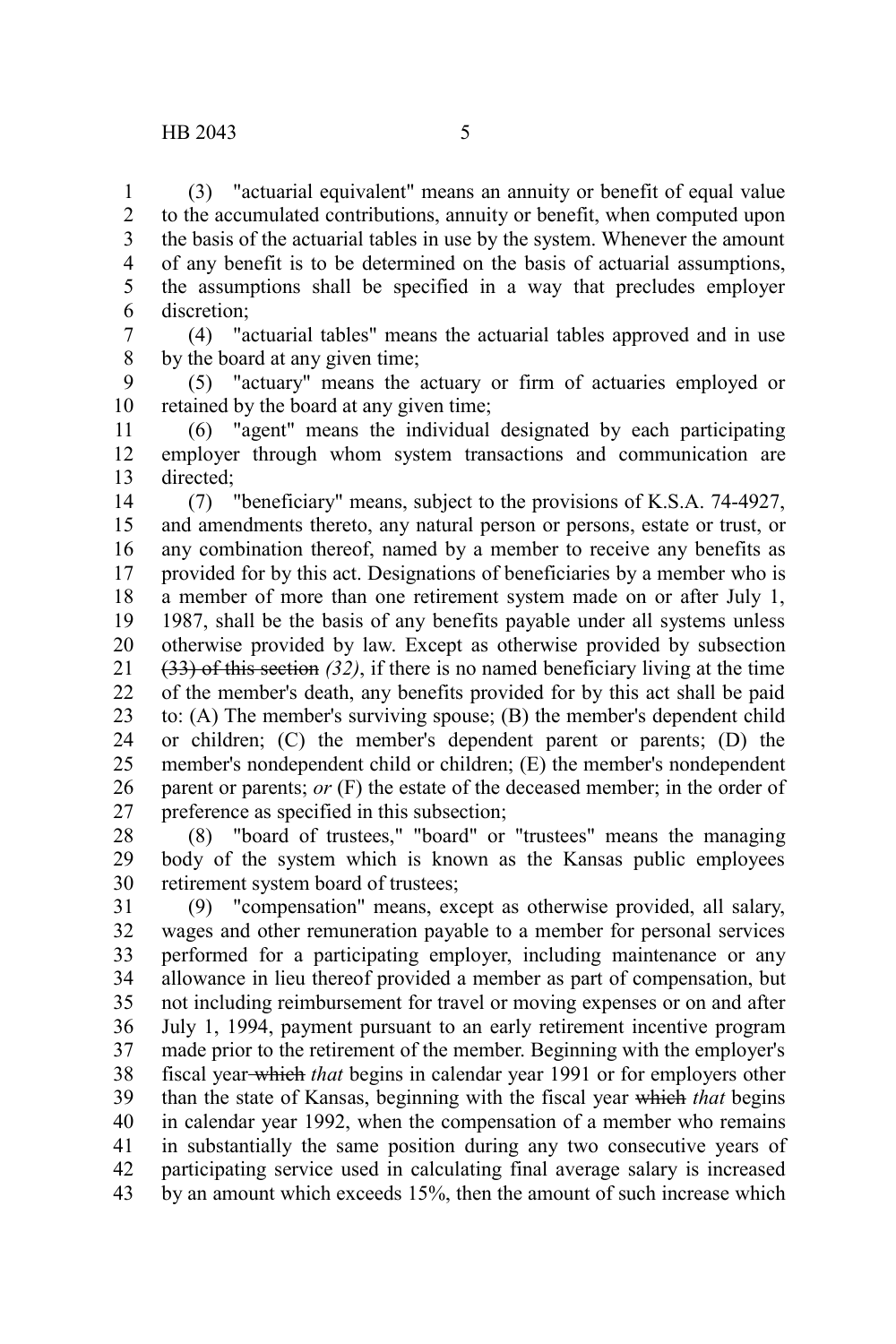exceeds 15% shall not be included in compensation, except that: (A) Any amount of compensation for accumulated sick leave or vacation or annual leave paid to the member; (B) any increase in compensation for any member due to a reclassification or reallocation of such member's position or a reassignment of such member's job classification to a higher range or level; and (C) any increase in compensation as provided in any contract entered into prior to January 1, 1991, and still in force on the effective date of this act, pursuant to an early retirement incentive program as provided in K.S.A. 72-5395 et seq., and amendments thereto, shall be included in the amount of compensation of such member used in determining such member's final average salary and shall not be subject to the 15% limitation provided in this subsection. Any contributions by such member on the amount of such increase which exceeds 15% which is not included in compensation shall be returned to the member. Unless otherwise provided by law, beginning with the employer's fiscal year coinciding with or following July 1, 1985, compensation shall include any amounts for tax sheltered annuities or deferred compensation plans. Beginning with the employer's fiscal year—which *that* begins in calendar year 1991, compensation shall include amounts under sections 403b, 457 and 125 of the federal internal revenue code of 1986 and, as the board deems appropriate, any other section of the federal internal revenue code of 1986 which defers or excludes amounts from inclusion in income. For purposes of applying limits under the federal internal revenue code "compensation" shall have the meaning as provided in K.S.A. 74-49,123, and amendments thereto. For purposes of this subsection and application to the provisions of subsection (4) of K.S.A. 74-4927*(4)*, and amendments thereto, "compensation" shall not include any payments made by the state board of regents pursuant to the provisions of subsection (5) of K.S.A. 74-4927a*(5)*, and amendments thereto, to a member of the faculty or other person defined in subsection  $(1)(a)$  of K.S.A. 74-4925 $(1)(a)$ , and amendments thereto; 1 2 3 4 5 6 7 8 9 10 11 12 13 14 15 16 17 18 19 20 21 22 23 24 25 26 27 28 29 30 31

(10) "credited service" means the sum of participating service and prior service and in no event shall credited service include any service which *that* is credited under another retirement plan authorized under any law of this state; 32 33 34 35

(11) "dependent" means a parent or child of a member who is dependent upon the member for at least  $\frac{1}{2}$  of such parent or child's support; 36 37 38

(12) "effective date" means the date upon which the system becomes effective by operation of law; 39 40

(13) "eligible employer" means the state of Kansas, and any county, city, township, special district or any instrumentality of any one or several of the aforementioned or any noncommercial public television or radio 41 42 43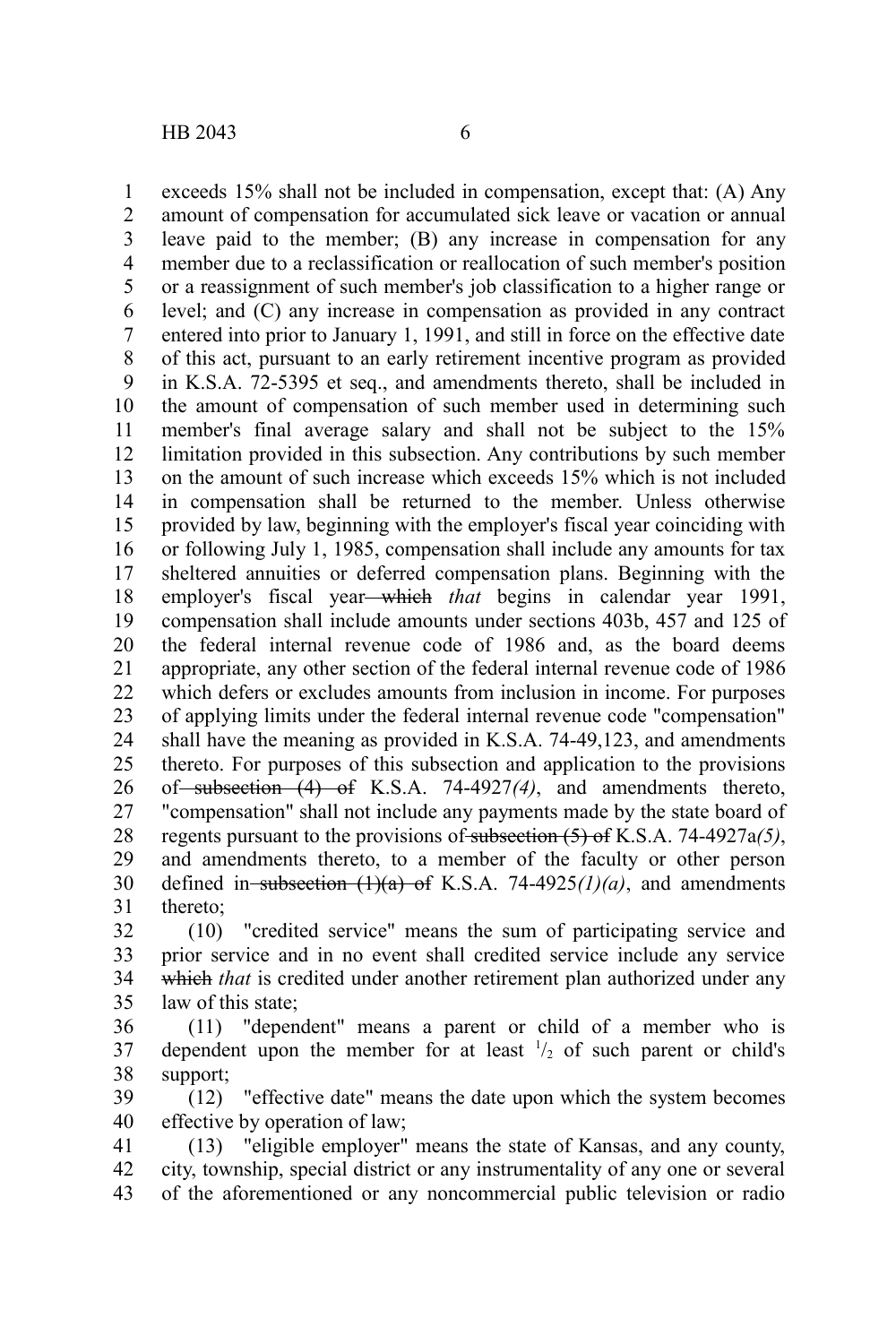station located in this state which receives state funds allocated by the Kansas public broadcasting commission whose employees are covered by social security. If a class or several classes of employees of any above defined employer are not covered by social security, such employer shall be deemed an eligible employer only with respect to such class or those classes of employees who are covered by social security; 1 2 3 4 5 6

(14) "employee" means any appointed or elective officer or employee of a participating employer whose employment is not seasonal or temporary and whose employment requires at least 1,000 hours of work per year, and any such officer or employee who is concurrently employed performing similar or related tasks by two or more participating employers, who each remit employer and employee contributions on behalf of such officer or employee to the system, and whose combined employment is not seasonal or temporary, and whose combined employment requires at least 1,000 hours of work per year, but not including: (A) Any employee who is a contributing member of the United States civil service retirement system; (B) any employee who is a contributing member of the federal employees retirement system; (C) any employee who is a leased employee as provided in section 414 of the federal internal revenue code of a participating employer; and (D) any employee or class of employees specifically exempted by law. After June 30, 1975, no person who is otherwise eligible for membership in the Kansas public employees retirement system shall be barred from such membership by reason of coverage by, eligibility for or future eligibility for a retirement annuity under the provisions of K.S.A. 74-4925, and amendments thereto, except that no person shall receive service credit under the Kansas public employees retirement system for any period of service for which benefits accrue or are granted under a retirement annuity plan under the provisions of K.S.A. 74-4925, and amendments thereto. After June 30, 1982, no person who is otherwise eligible for membership in the Kansas public employees retirement system shall be barred from such membership by reason of coverage by, eligibility for or future eligibility for any benefit under another retirement plan authorized under any law of this state, except that no such person shall receive service credit under the Kansas public employees retirement system for any period of service for which any benefit accrues or is granted under any such retirement plan. Employee shall include persons who are in training at or employed by, or both, a sheltered workshop for the blind operated by the secretary for children and families. The entry date for such persons shall be the beginning of the first pay period of the fiscal year commencing in calendar year 1986. Such persons shall be granted prior service credit in accordance with K.S.A. 74-4913, and amendments thereto. However, such persons classified as home industry employees shall not be covered by the 7 8 9 10 11 12 13 14 15 16 17 18 19 20 21 22 23 24 25 26 27 28 29 30 31 32 33 34 35 36 37 38 39 40 41 42 43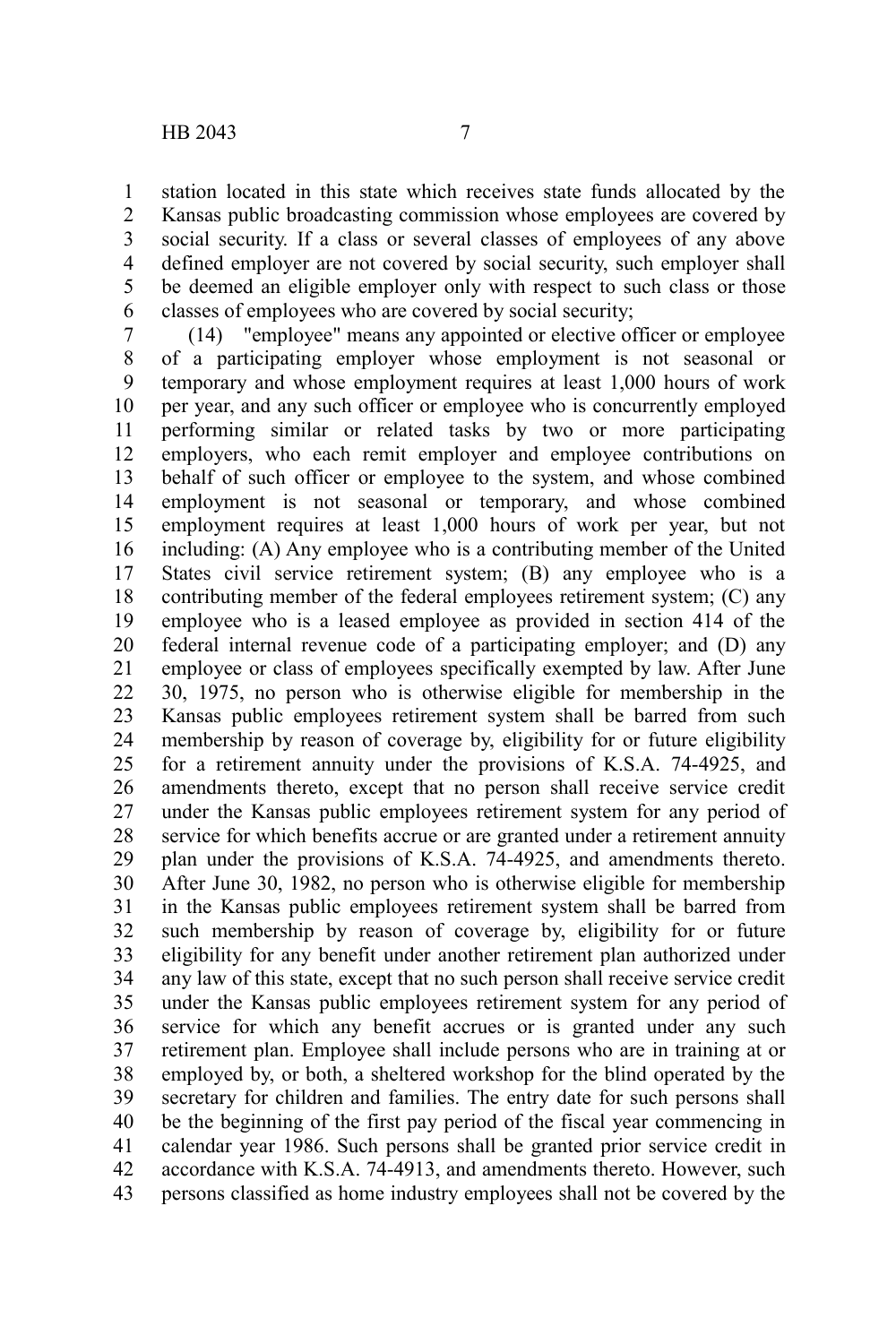retirement system. Employees shall include any member of a board of county commissioners of any county and any council member or commissioner of a city whose compensation is equal to or exceeds \$5,000 per year; 1 2 3 4

(15) "entry date" means the date as of which an eligible employer joins the system. The first entry date pursuant to this act is January 1, 1962; 5 6 7

(16) "executive director" means the managing officer of the system employed by the board under this act; 8 9

(17) "final average salary" means in the case of a member who retires prior to January 1, 1977, and in the case of a member who retires after January 1, 1977, and who has less than five years of participating service after January 1, 1967, the average highest annual compensation paid to such member for any five years of the last 10 years of participating service immediately preceding retirement or termination of employment, or in the case of a member who retires on or after January 1, 1977, and who has five or more years of participating service after January 1, 1967, the average highest annual compensation paid to such member on or after January 1, 1967, for any five years of participating service preceding retirement or termination of employment, or, in any case, if participating service is less than five years, then the average annual compensation paid to the member during the full period of participating service, or, in any case, if the member has less than one calendar year of participating service such member's final average salary shall be computed by multiplying such member's highest monthly salary received in that year by 12; in the case of a member who became a member under-subsection (3) of K.S.A. 74-4925*(3)*, and amendments thereto, or who became a member with a participating employer as defined in subsection (3) of K.S.A. 74-4931*(3)*, and amendments thereto, and who elects to have compensation paid in other than 12 equal installments, such compensation shall be annualized as if the member had elected to receive 12 equal installments for any such periods preceding retirement; in the case of a member who retires after July 1, 1987, the average highest annual compensation paid to such member for any four years of participating service preceding retirement or termination of employment; in the case of a member who retires on or after July 1, 1993, whose date of membership in the system is prior to July 1, 1993, and any member who is in such member's membership waiting period on July 1, 1993, and whose date of membership in the system is on or after July 1, 1993, the average highest annual compensation, as defined in subsection (9), paid to such member for any four years of participating service preceding retirement or termination of employment or the average highest annual salary, as defined in subsection (34) *(33)*, paid to such member for any three years of participating service preceding retirement 10 11 12 13 14 15 16 17 18 19 20 21 22 23 24 25 26 27 28 29 30 31 32 33 34 35 36 37 38 39 40 41 42 43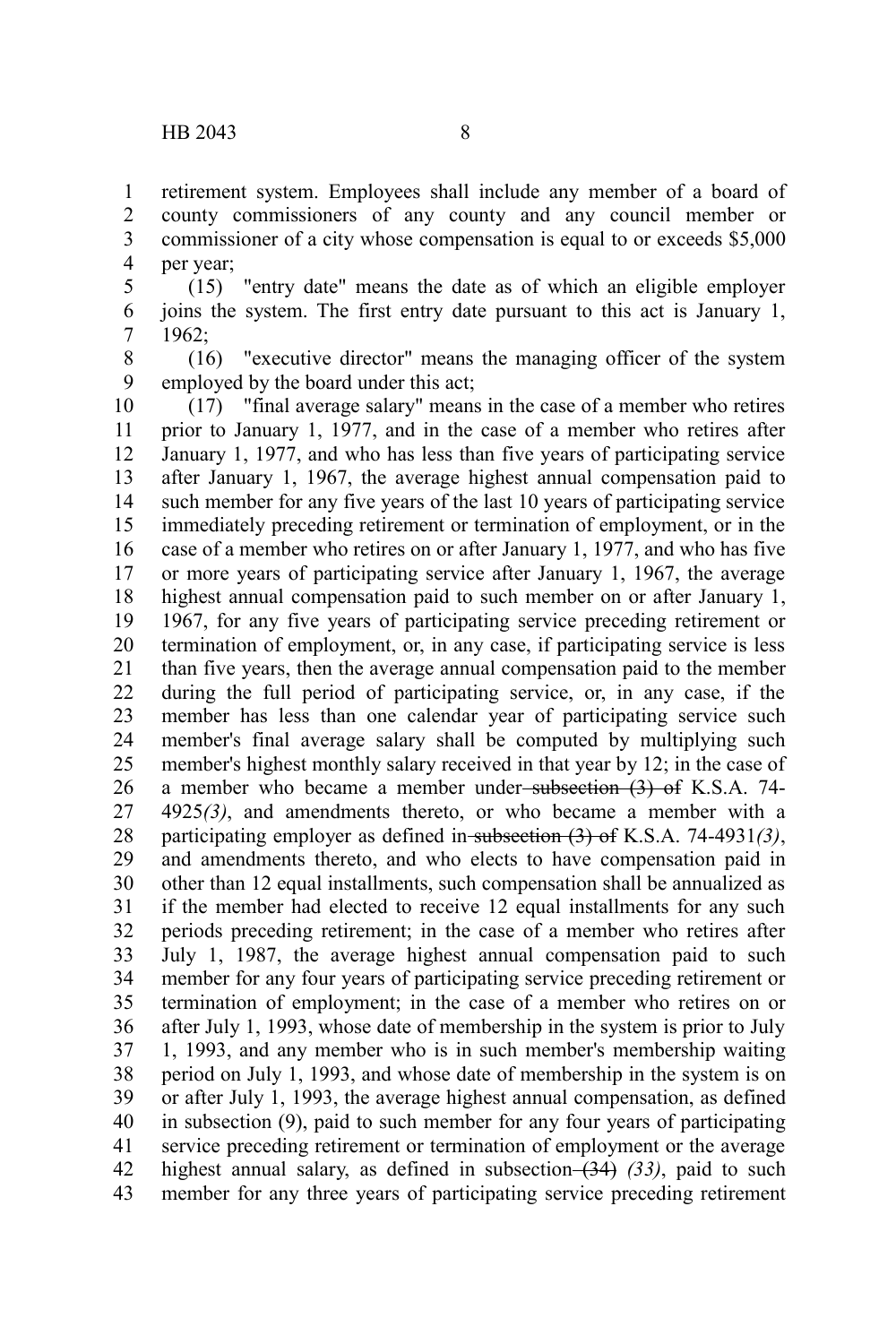1 2

or termination of employment, whichever is greater; and in the case of a member who retires on or after July 1, 1993, and whose date of

membership in the system is on or after July 1, 1993, the average highest annual salary, as defined in subsection (34) *(33)*, paid to such member for any three years of participating service preceding retirement or termination of employment. Final average salary shall not include any purchase of participating service credit by a member as provided in-subsection  $(2)$  of K.S.A. 74-4919h*(2)*, and amendments thereto, which is completed within five years of retirement. For any application to purchase or repurchase service credit for a certain period of service as provided by law received by the system after May 17, 1994, for any member who will have contributions deducted from such member's compensation at a percentage rate equal to two or three times the employee's rate of contribution or will begin paying to the system a lump-sum amount for such member's purchase or repurchase and such deductions or lump-sum payment commences after the commencement of the first payroll period in the third quarter, "final average salary" shall not include any amount of compensation or salary which is based on such member's purchase or repurchase. Any application to purchase or repurchase multiple periods of service shall be treated as multiple applications. For purposes of this subsection, the date that such member is first hired as an employee for members who are employees of employers that elected to participate in the system on or after January 1, 1994, shall be the date that such employee's employer elected to participate in the system. In the case of any former member who was eligible for assistance pursuant to K.S.A. 74-4925, and amendments thereto, prior to July 1, 1998, for the purpose of calculating final average salary of such member, such member's final average salary shall be based on such member's salary while a member of the system or while eligible for assistance pursuant to K.S.A. 74-4925, and amendments thereto, whichever is greater; 3 4 5 6 7 8 9 10 11 12 13 14 15 16 17 18 19 20 21 22 23 24 25 26 27 28 29 30

(18) "fiscal year" means, for the Kansas public employees retirement system, the period commencing July 1 of any year and ending June 30 of the next; 31 32 33

(19) "Kansas public employees retirement fund" means the fund created by this act for payment of expenses and benefits under the system and referred to as the fund; 34 35 36

(20) "leave of absence" means a period of absence from employment without pay, authorized and approved by the employer, and which after the effective date does not exceed one year; 37 38 39

(21) "member" means an eligible employee who is in the system and is making the required employee contributions; any former employee who has made the required contributions to the system and has not received a refund if such member is within five years of termination of employment 40 41 42 43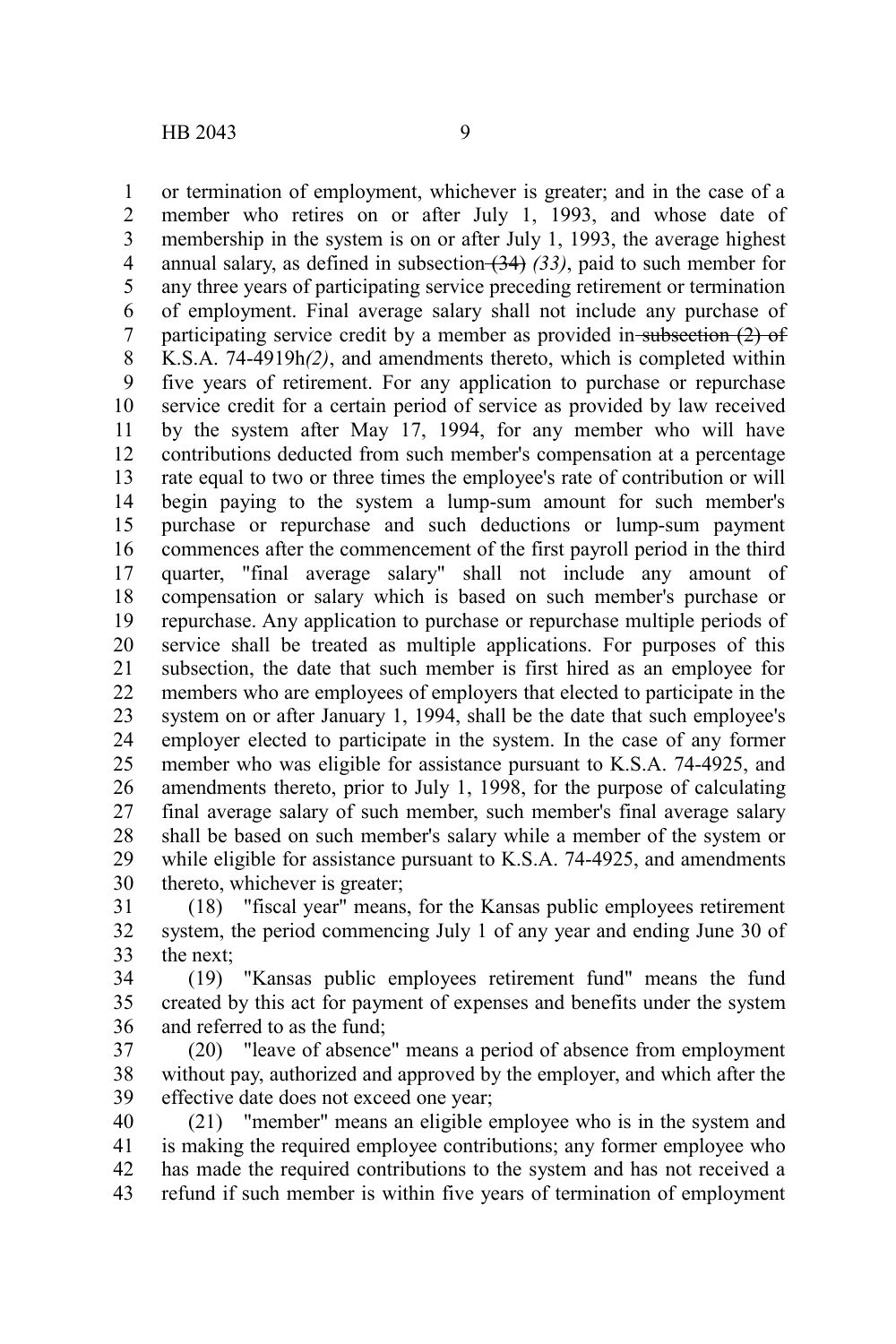with a participating employer; or any former employee who has made the 1

required contributions to the system, has not yet received a refund and has been granted a vested benefit*. "Member" shall not include any member of the legislature whose term of office commences on or after January 9, 2023*; 2 3 4 5

(22) "military service" means service in the uniformed forces of the United States, for which retirement benefit credit must be given under the provisions of USERRA or service in the armed forces of the United States or in the commissioned corps of the United States public health service, which service is immediately preceded by a period of employment as an employee or by entering into an employment contract with a participating employer and is followed by return to employment as an employee with the same or another participating employer within 12 months immediately following discharge from such military service, except that if the board determines that such return within 12 months was made impossible by reason of a service-connected disability, the period within which the employee must return to employment with a participating employer shall be extended not more than two years from the date of discharge or separation from military service; 6 7 8 9 10 11 12 13 14 15 16 17 18 19

(23) "normal retirement date" means the date on or after which a member may retire with full retirement benefits pursuant to K.S.A. 74- 4914, and amendments thereto; 20 21 22

(24) "participating employer" means an eligible employer who has agreed to make contributions to the system on behalf of its employees; 23 24

(25) "participating service" means the period of employment after the entry date for which credit is granted a member; 25 26

(26) "prior service" means the period of employment of a member prior to the entry date for which credit is granted a member under this act; 27 28

(27) "prior service annual salary" means the highest annual salary, not including any amounts received as payment for overtime or as reimbursement for travel or moving expense, received for personal services by the member from the current employer in any one of the three calendar years immediately preceding January 1, 1962, or the entry date of the employer, whichever is later, except that if a member entered the employment of the state during the calendar year 1961, the prior service annual salary shall be computed by multiplying such member's highest monthly salary received in that year by 12; 29 30 31 32 33 34 35 36 37

38

(28) "retirant" means a member who has retired under this system;

(29) "retirement benefit" means a monthly income or the actuarial equivalent thereof paid in such manner as specified by the member pursuant to this act or as otherwise allowed to be paid at the discretion of the board, with benefits accruing from the first day of the month coinciding with or following retirement and ending on the last day of the 39 40 41 42 43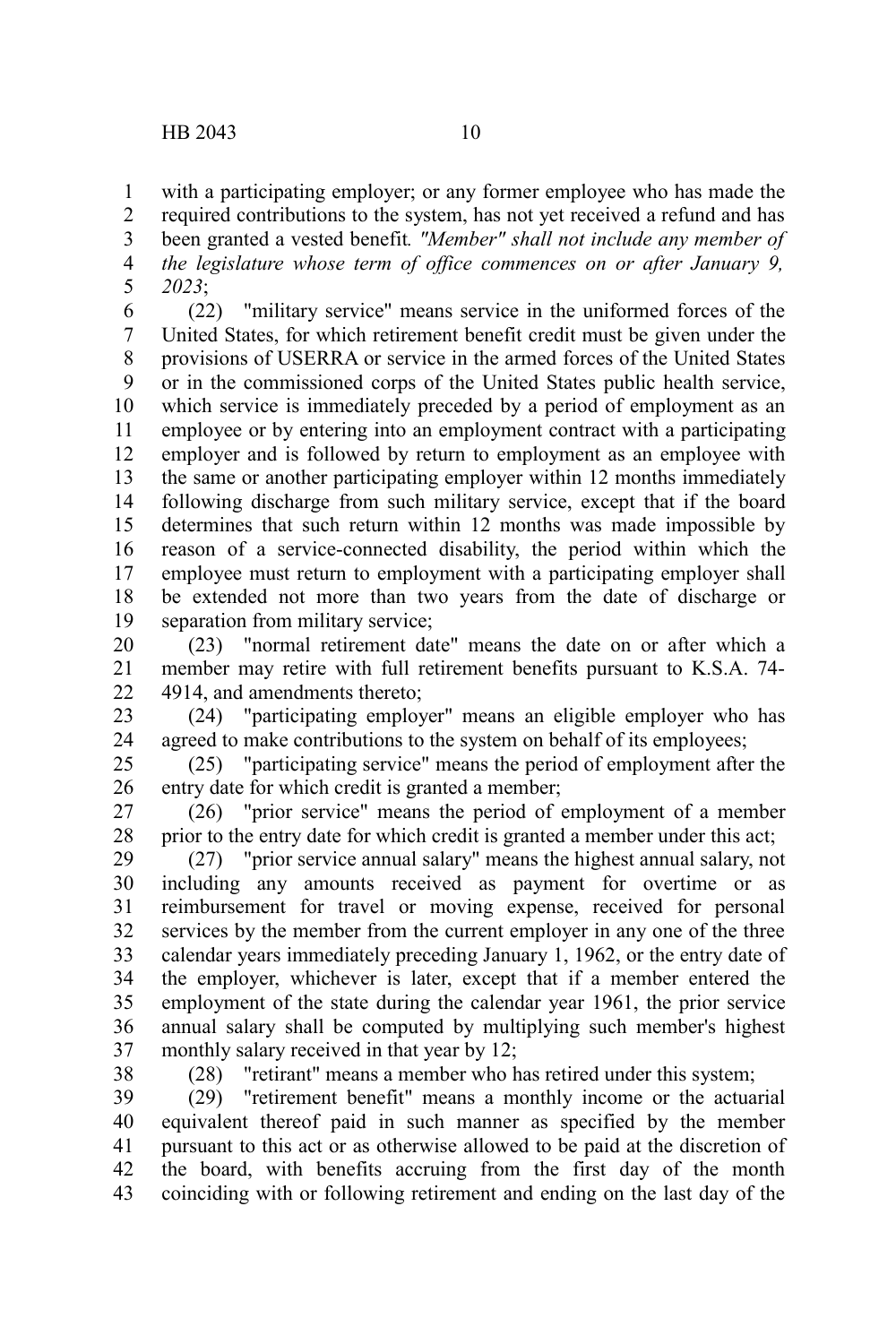month in which death occurs. Upon proper identification a surviving spouse may negotiate the warrant issued in the name of the retirant. If there is no surviving spouse, the last warrant shall be payable to the designated beneficiary; 1 2 3 4

(30) "retirement system" or "system" means the Kansas public employees retirement system as established by this act and as it may be amended; 5 6 7

8

(31) "social security" means the old age, survivors and disability insurance section of the federal social security act; 9

(32) "trust" means an express trust, created by a trust instrument, including a will, designated by a member to receive payment of the insured death benefit under K.S.A. 74-4927, and amendments thereto, and payment of the member's accumulated contributions under subsection (1) of K.S.A. 74-4916*(1)*, and amendments thereto. A designation of a trust shall be filed with the board. If no will is admitted to probate within six months after the death of the member or no trustee qualifies within such six months or if the designated trust fails, for any reason whatsoever, the insured death benefit under K.S.A. 74-4927, and amendments thereto, and the member's accumulated contributions under subsection (1) of K.S.A. 74-4916*(1)*, and amendments thereto, shall be paid in accordance with the provisions of subsection (7) of this section as in other cases where there is no named beneficiary living at the time of the member's death and any payments so made shall be a full discharge and release to the system from any further claims; 10 11 12 13 14 15 16 17 18 19 20 21 22 23 24

(33) "salary" means all salary and wages payable to a member for personal services performed for a participating employer, including maintenance or any allowance in lieu thereof provided a member as part of salary. Salary shall not include reimbursement for travel or moving expenses, payment for accumulated sick leave or vacation or annual leave, severance pay or any other payments to the member determined by the board to not be payments for personal services performed for a participating employer constituting salary or on and after July 1, 1994, payment pursuant to an early retirement incentive program made prior to the retirement of the member. When the salary of a member who remains in substantially the same position during any two consecutive years of participating service used in calculating final average salary is increased by an amount which exceeds 15%, then the amount of such increase which exceeds 15% shall not be included in salary. Any contributions by such member on the amount of such increase which exceeds 15% which is not included in compensation shall be returned to the member. Unless otherwise provided by law, salary shall include any amounts for tax sheltered annuities or deferred compensation plans. Salary shall include amounts under sections 403b, 457 and 125 of the federal internal revenue 25 26 27 28 29 30 31 32 33 34 35 36 37 38 39 40 41 42 43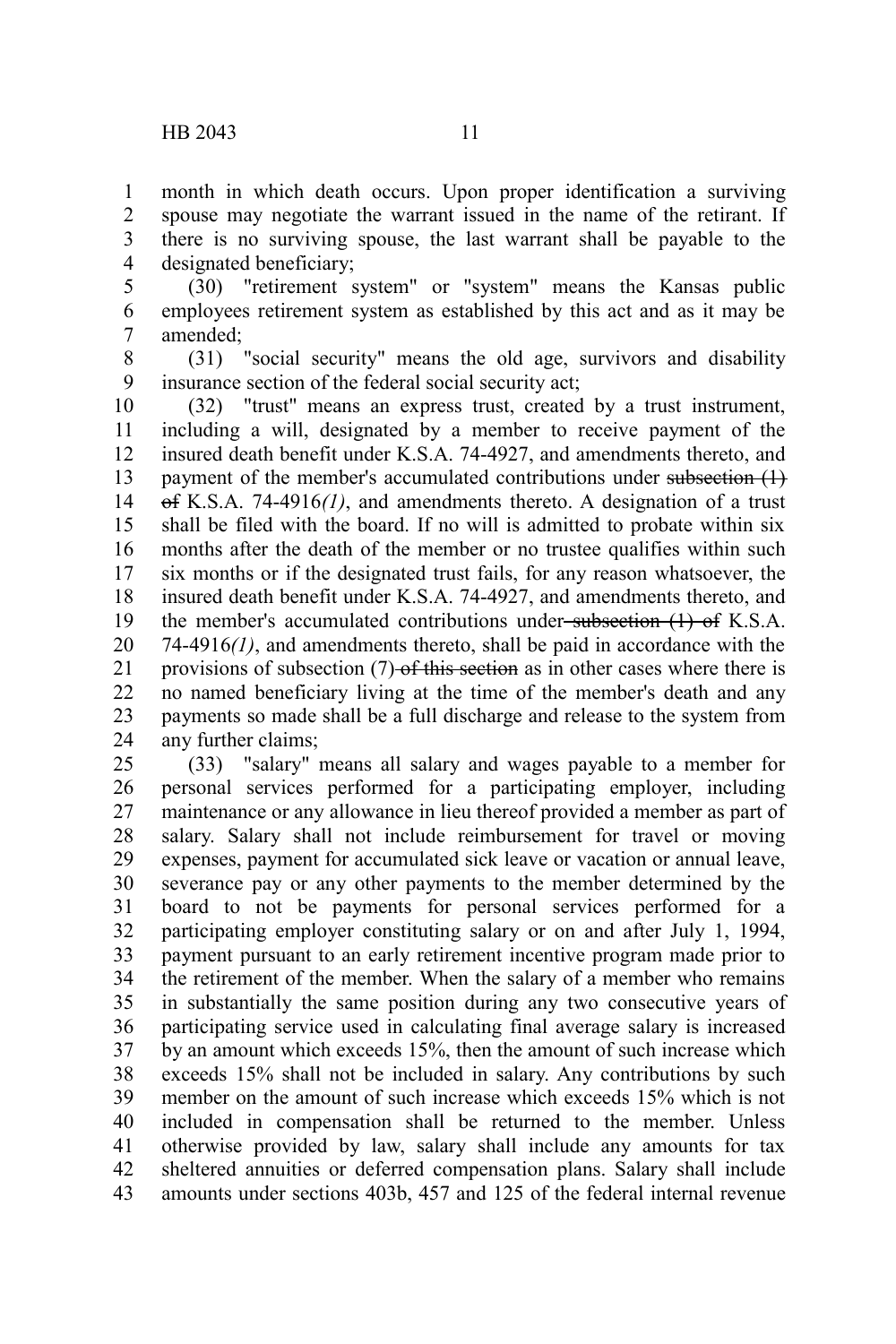code of 1986 and, as the board deems appropriate, any other section of the federal internal revenue code of 1986 which defers or excludes amounts from inclusion in income. For purposes of applying limits under the federal internal revenue code "salary" shall have the meaning as provided in K.S.A. 74-49,123, and amendments thereto. In any case, if participating service is less than three years, then the average annual salary paid to the member during the full period of participating service, or, in any case, if the member has less than one calendar year of participating service such member's final average salary shall be computed by multiplying such member's highest monthly salary received in that year by 12; 1 2 3 4 5 6 7 8 9 10

(34) "federal internal revenue code" means the federal internal revenue code of 1954 or 1986, as in effect on July 1, 2008, and as applicable to a governmental plan; and 11 12 13

(35) "USERRA" means the federal uniformed services employment and reemployment rights act of 1994 as in effect on July 1, 2008. 14 15

Sec. 5. K.S.A. 74-4991 is hereby amended to read as follows: 74- 4991. Each person who was a member of the legislature on January 1, 1974, and each person who serves as a member of the legislature after January 1, 1974, *through the expiration of any term of office that begins prior to January 9, 2023,* and each former member of the legislature who is eligible to receive benefits or who will become eligible to receive benefits under the provisions of K.S.A. 1972 Supp. 46-1301, as they existed on the day preceding the effective date of this act *July 1, 1973*, shall become an eligible employee on the entry date or upon taking the oath of office for the office to which such person is elected if such election occurs after the entry date of such person's employer. The entry date of the state of Kansas relating to all members of the legislature or former members of the legislature covered by this act shall be January 1, 1974. *A person who serves as a member of the legislature in a term that begins on or after January 9, 2023, shall not become an eligible employee.* "Members of the legislature" as used in this act shall mean any person elected or appointed to the legislature. 16 17 18 19 20 21 22 23 24 25 26 27 28 29 30 31 32

Sec. 6. K.S.A. 75-3212 is hereby amended to read as follows: 75- 3212. *(a) For service in a legislative term beginning prior January 9, 2023,* in addition to amounts authorized under K.S.A. 46-137a, 46-137b and 46-137e, and amendments thereto, members of the senate and the house of representatives of the state and other persons or officers of various committees, delegations, subcommittees, boards, commissions and councils referred to in this act shall be paid compensation and travel expenses and subsistence expenses or allowance for such service as follows:  $(a)$  (1) A per diem compensation of thirty-five dollars (\$35) for each day of actual attendance at authorized in-state or out-of-state meetings except that members of the senate and the house of 33 34 35 36 37 38 39 40 41 42 43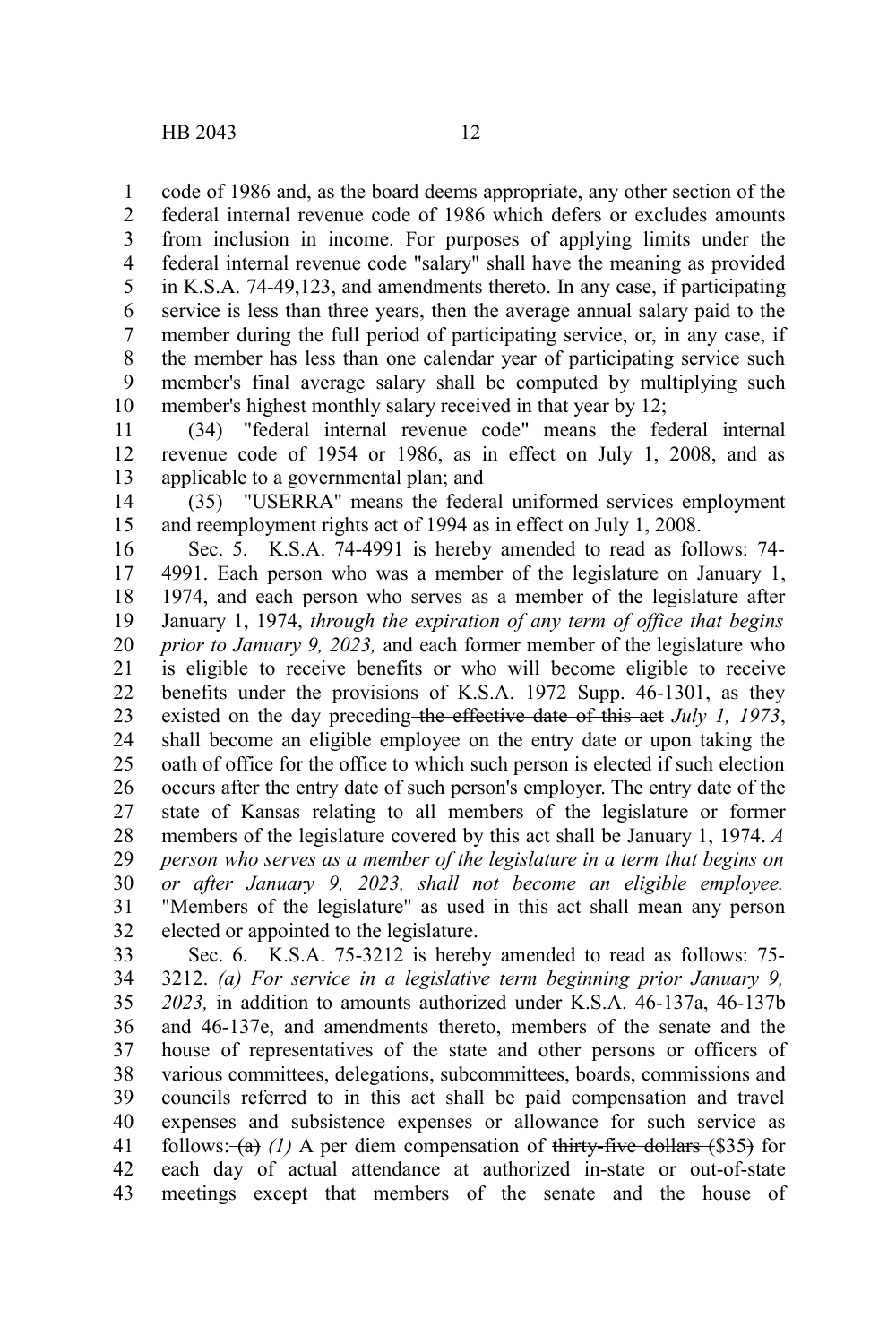representatives shall receive per diem compensation therefor in the amount prescribed under subsection (a) of K.S.A. 46-137a or any*(a), and* amendments thereto;  $\left(\frac{b}{c}\right)$  (2) the sum specified in subsection (b) of K.S.A. 46-137a or any*(b), and* amendments thereto*,* for subsistence allowance per any day or part thereof spent in actual attendance at any such in-state meeting;  $(e)$  (3) for any day, or part thereof, other than the day of the meeting, the sum specified in subsection (b) of K.S.A. 46-137a or any(b), *and* amendments thereto*,* for subsistence allowance incurred in going to and returning from such in-state meetings, provided such person resides more than one hundred  $(100)$  miles from the location of the meeting;  $(d)$ *(4)* the mileage rate authorized by K.S.A. 75-3203a or any*, and* amendments thereto*,* for each mile actually traveled by the usual route in going to and returning from the place where an authorized in-state meeting is held; and  $(e)$  (5) the sum specified in K.S.A. 46-137a, and any amendments thereto, for subsistence allowance per day or part thereof while attending and going to and from any out-of-state meeting authorized by the chairperson or the rules of the commission, committee or council, or as otherwise authorized in accordance with this act or if the actual subsistence expenses of such officer are in excess of the allowance prescribed such officer shall be entitled to be reimbursed for such officer's actual subsistence expenses incurred while attending such out-of-state meeting. Such officers shall also be entitled to mileage allowances at the rate authorized by K.S.A. 75-3203a-or any, and amendments thereto, for each mile actually traveled by the usual route in going to and returning from the place of any such out-of-state meetings if private conveyance is used, or actual transportation cost if private conveyance is not used. No legislator shall receive compensation under this section during any legislative session except when the legislature is adjourned for a period of more than two days, Sundays excepted. No legislator shall receive subsistence expenses or allowances under this section for attendance at any in-state meeting during any legislative session or for which subsistence expenses or allowances are authorized under the provisions of K.S.A. 46-137e*, and amendments thereto*. The total of both subsistence expenses and allowances allowed under this section during a legislative session and subsistence allowances allowed under K.S.A. 46-137a*, and amendments thereto,* during such session shall be limited to the amount equal to the combined total actual subsistence expenses incurred in Topeka and in out-of-state travel. The provisions of the third sentence of K.S.A. 75-4606*, and amendments thereto,* shall not apply to any legislator, and any legislator may use a privately owned motor vehicle and receive reimbursement for mileage at the rate provided in K.S.A. 75-3203a*,* and amendments thereto*,* whether traveling under authority of such statute or this action. 1 2 3 4 5 6 7 8 9 10 11 12 13 14 15 16 17 18 19 20 21 22 23 24 25 26 27 28 29 30 31 32 33 34 35 36 37 38 39 40 41 42 43